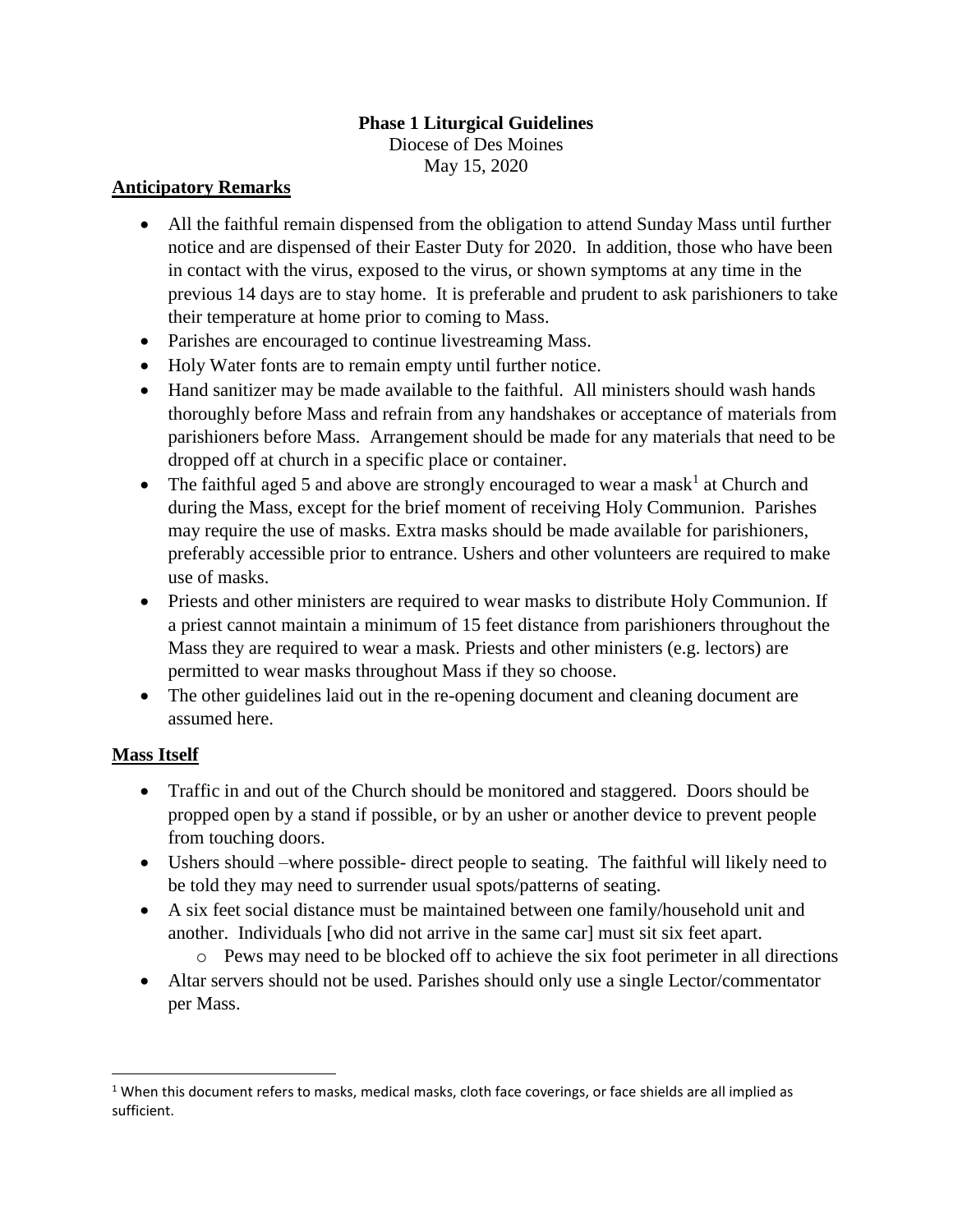## **Offertory and collection:**

- Any offertory procession is suspended. The gifts should be prepared at the altar.
	- o Where possible, the use of a chalice pall or other covering for the presider's chalice is encouraged.
	- o A lidded ciborium is to be preferred over an open bowl for the peoples' hosts.
	- o The pastor's host should be on its own paten. The ciborium with the people's hosts should be placed at a distance. If a paten/bowl for the people must be used, consideration should be made to covering it with a pall.<sup>2</sup>
	- o No basket either on pole or in hand should be passed among the faithful. A common depository (or depositories) may be placed at the entrance(s) of the Church for the faithful to place offerings in as they arrive or depart. If possible secure any collection in a safe place, and wait to count money for 48-72 hours. When money is counted masks and gloves should be used, and volunteers should wash hands after handing the collection.

# **Distribution of Holy Communion:**

 $\overline{\phantom{a}}$ 

- Any concelebrants should receive via intinction from a separate chalice from the celebrant's. If deacons receive both Sacred Species, they should receive the Precious Blood by intinction only. (The rubrics indicate the celebrant does NOT intinct).
- For the distribution of Holy Communion: Communion ministers must wash their hands before Mass. They should use sanitizer before they personally receive Holy Communion and have not yet distributed Holy Communion.
	- o Communion ministers should be those of 'non-risk' age. Several atypical options are available to Pastors/Administrators
		- They may elect to suspend the use of Extraordinary Ministers of Holy Communion
		- They may themselves elect to refrain from distributing communion due to age or underlying health issue.
		- If one has reservations, no communion minister may be forced to exercise this ministry.
	- o Communion ministers should use sanitizer again at the conclusion of the distribution of Holy Communion.
- Communion ministers must use a mask or cloth face covering.
- Communion ministers should have access to either a sanitizing solution or a disinfectant wipe to sanitize fingers during the distribution of communion when contact is made with someone else's hands.
	- o This could be achieved via having hand sanitizer near the communion station or a tub of wipes near the communion station

 $<sup>2</sup>$  This is to avoid cross contamination. The presider has to touch his host multiple times during the celebration of</sup> Mass. The pall/purificator is to prevent any contamination from a sneeze.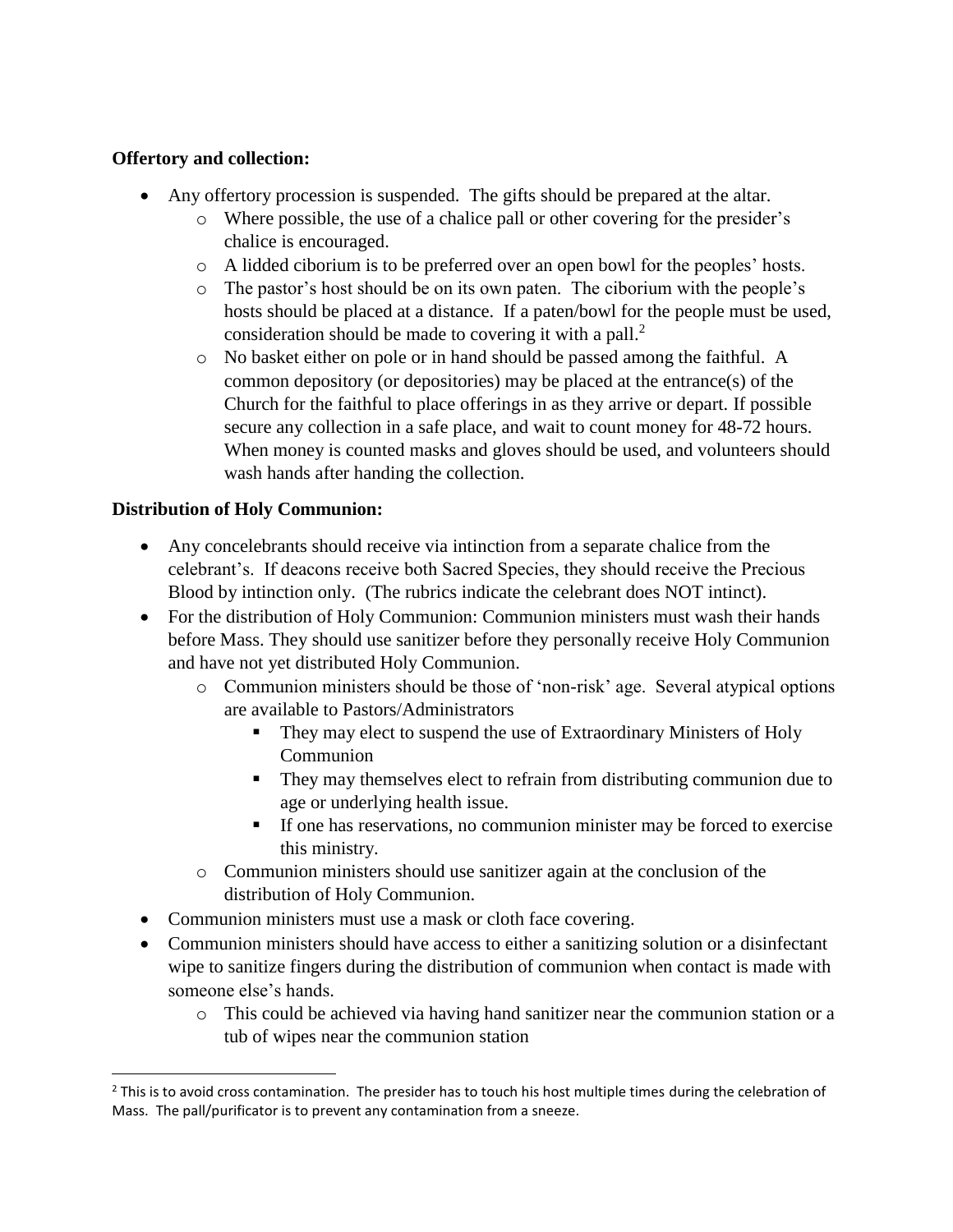- At all times proper reverence must be shown to the Blessed Sacrament: Communion ministers--including clergy--are not permitted to wear gloves
- In regards to the communion line: pastors should consider how best to form a socially distanced line given their church architecture.
	- o Six feet separation must be maintained between family units
	- o Pastors are free to come up with more creative/restrictive considerations to control traffic flow in the Church. 3 In lieu of a communion procession, pastors may elect to distribute communion by having ministers go into the nave of the church and pass through empty alternating pews.
- Bishop Joensen strongly urges and requests that the faithful only receive Holy Communion on the hand.
	- o Personal piety must subordinate in this moment to the common good.
	- o If someone insists on receiving on the tongue, they must wait until the end of communion.
	- o All who receive on the tongue should participate in a single communion line.
	- o The minister should sanitize their fingers after persons receive on the tongue.
	- o In larger parishes, a solution might be to consider having one specific station for those who strongly desire to receive on the tongue.
- When approaching communion, the faithful are to:
	- o bow
	- o pull their Mask Down
	- o place their hands out in the usual manner
	- o after responding with the usual "Amen," step to the side, place communion in their mouth, and pull the mask back up
	- o The consecrated Host must NOT be taken back to the pew to be consumed.
- Distribution from the chalice to the assembly is absolutely forbidden. Special exception may be made for those with extreme gluten intolerance with the consultation of the pastor.

# **After Mass**

 $\overline{\phantom{a}}$ 

- Ushers should stagger traffic out of the Church to maintain the six foot distance between family units.
- No one should hand out materials after Mass, including bulletins. No one should accept materials from parishioners. As mentioned, a depository basket/collector can be used for parishioners to drop envelopes/contributions as they leave.
- Clergy should only greet parishioners from a six foot distance after Mass.
	- o No one should shake hands, exchange hugs, or in any way make physical contact with each other.
- There are to be no receptions, socials, or 'coffee/doughnuts' after Mass.

<sup>&</sup>lt;sup>3</sup> E.g., If the pastor wishes to have ushers individually dismiss pews and not form a line per se.